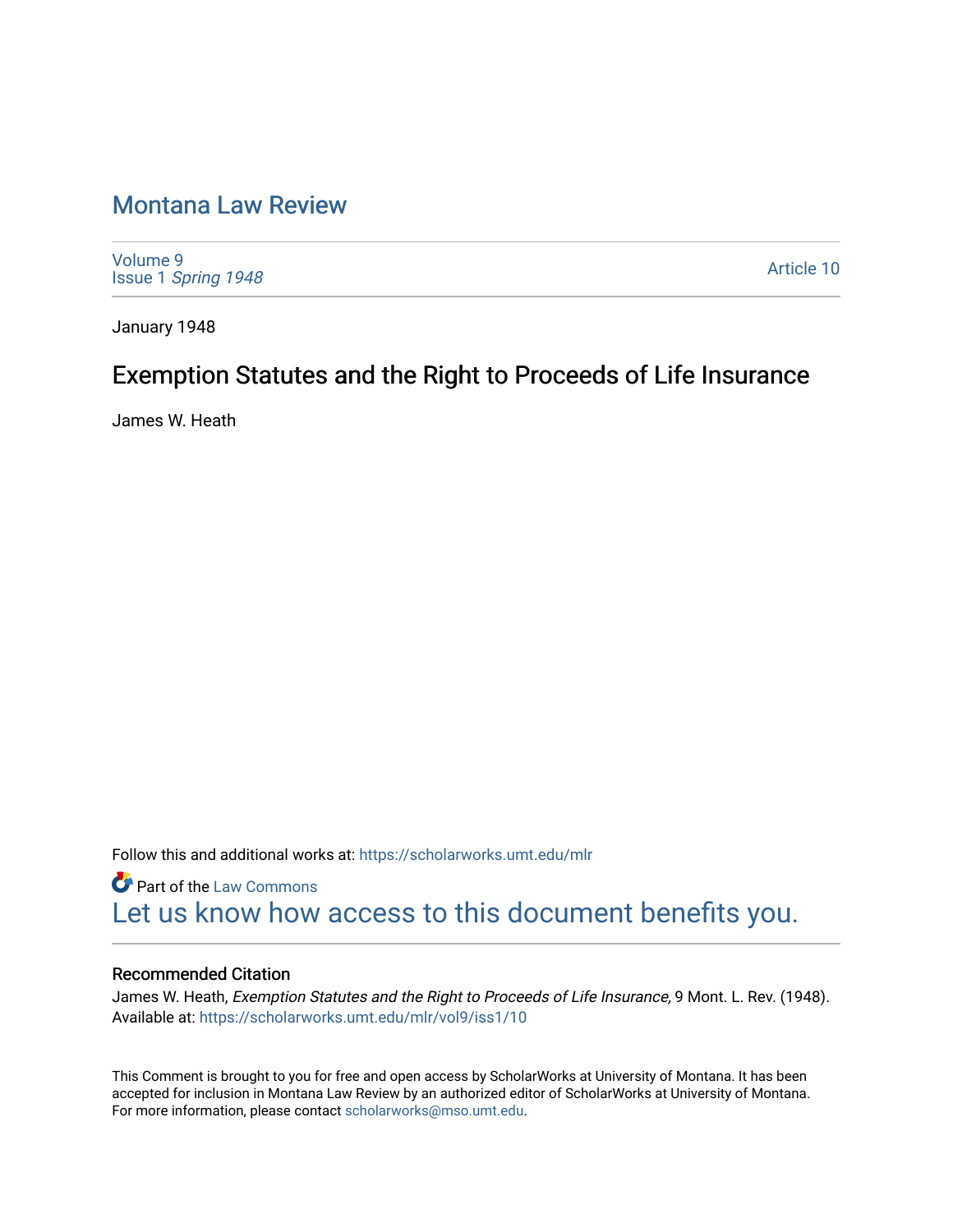# **Exemption Statutes and the Right to Proceeds of Life Insurance**

It is the purpose of this article to trace briefly the development of the law as to the conflicting rights in the proceeds of life insurance poli**des** of beneficiaries as against creditors of the insured, to compare the amount of insurance exempted from claims of creditors by statutes in the various states, to discuss the effect of fraud on creditors by change of beneficiary or payment **of** premiums after insolvency, and the effect of the Bankruptcy Act on the state exemption statutes.

The idea originated in this country, and has been generally accepted, that the right of a beneficiary of a policy of insurance is vested, where no power is reserved to charige the beneficiary. The insured has no title or interest in the contract, and consequently, in the absence of a statute creating special rights in his creditors they can find no interest in such a policy which they can subject to the payment of his debts.<sup>1</sup> Even where a right to change the beneficiary has been reserved, some courts have said that the beneficiary's rights **are** not divested unless such right has been exercised and a new beneficiary designated.<sup>2</sup>

The common law rule has been codified in some states, typical of which is the Alabama statute:

**"If** a policy of insurance . . **.** is effected by any person on his own life or on another life, in favor of a person other than himself **. . .** the lawful beneficiary thereof . . **.** shall be entitled to its proceeds and avails against the creditors and representatives of the insured **... "**

However, this rule as to the vested rights of a beneficiary has been modified by many state statutes expressly exempting the proceeds of insurance up to a certain amount, declaring that any excess above such amount shall inure to the benefit of the creditors, and generally charging the proceeds of the policies with repayment of premiums paid in fraud of creditors.<sup>3</sup>

**3VANCE, INSURANCE (2d** ed. **1930)** 4145, **p.** 546.

<sup>1</sup> Metropolitan Life Insurance Co. v. Shalloway (C.C.A. 5th, 1945) 151 F.<br>(2d) 548; Stolar v. Turner (1946) 237 Ia. 593, 21 N.W. (2d) 544;<br>VANCE, INSURANCE (2d ed. 1930) 8162, p. 616; 14 R.C.L. 545, p. 1376.

<sup>2</sup>Note, **Rights of Auditors of an insured insolvent against his wife and** children as beneficiaries of a life policy, 23 COLUM. L. REV. 77 **(1923),** and citations.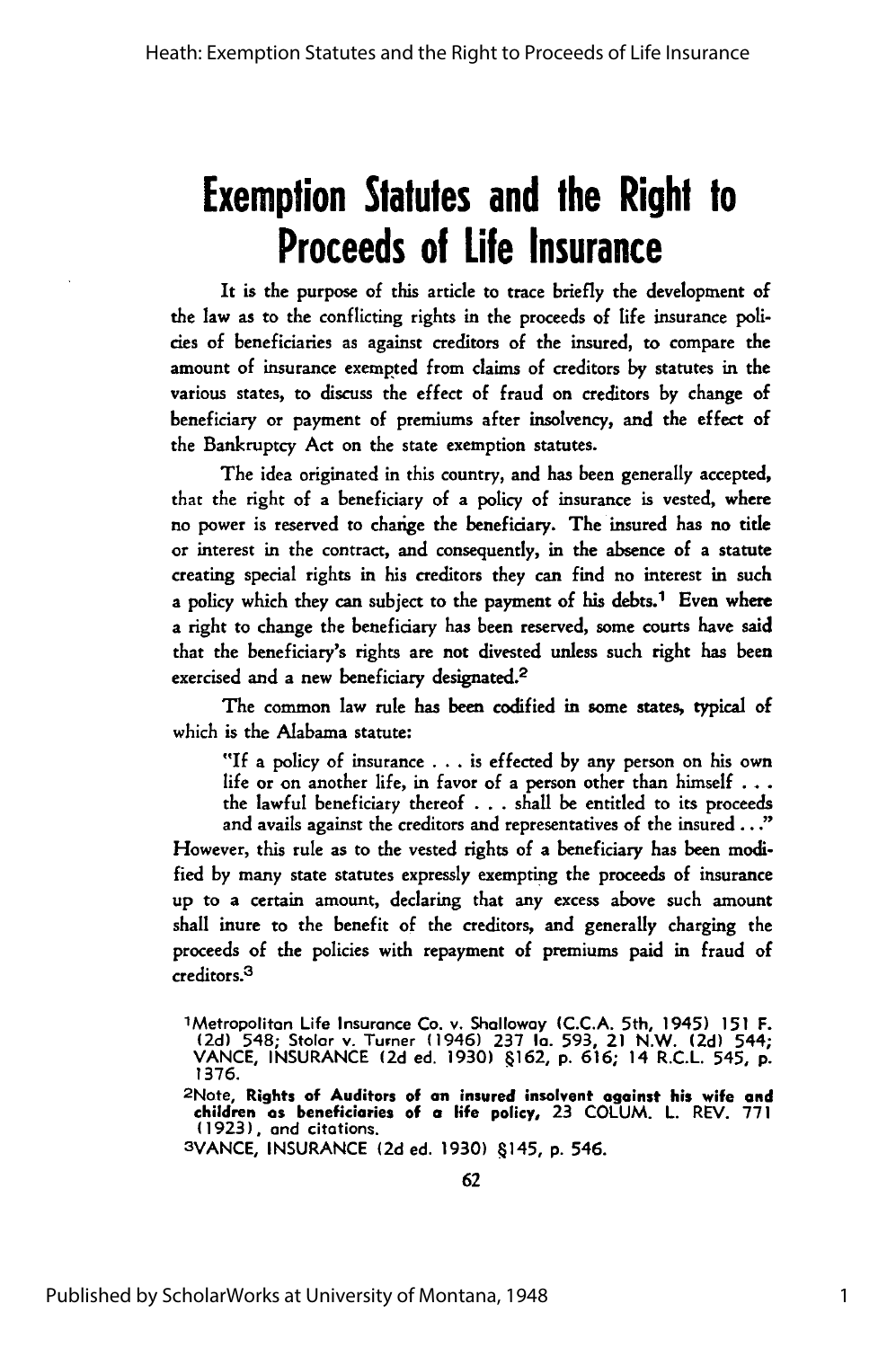At the present time insurance exemption statutes have been enacted in forty-seven of the United States. The only state in which such a statute has not been passed is Virginia, and even Virginia exempts proceeds of health and accident insurance and also protects the proceeds of group life insurance from attachment and garnishment.<sup>4</sup>

A number of states have statutes which permit a married woman to take out a policy of insurance upon the life of her husband (modeled after the original New York Verplanck Act), and in such case she may ordinarily recover the full amount of the policy where she survives her husband, free from the claim of her husband's creditors and, in some cases, free from the claims of her own. Still more common are statutes which permit a person to insure his own life and make the policy payable to his benefit or to his wife and children, free from the claims of his creditors, or exempt from the claims of creditors within certain limitations.5 These statutes, it has been said, are not declarative of any common law principle, but are enabling acts creating a new right and conferring a special privilege, and although the statute must be conformed to, a liberal construction will be given to secure the relief intended.<sup>6</sup>

Statutes exempting insurance may be broadly classified within three main categories: **(1,** those exempting a limited amount of insurance, in amounts varying from **\$5,000** to **\$10,000;7** (2) those exempting insurance purchased with a limited amount of annual premiums, in amounts varying from \$250 to \$500;8 **(3)** those exempting all insurance effected in favor of another from the claims of creditors, most of which also provide that premiums paid in fraud of creditors are recoverable.9 The "proceeds and avails" of a policy has been interpreted, in a recent decision, to include cash surrender and loan values, 10 and accumulated dividends which, unless withdrawn, must be paid to the beneficiary.<sup>11</sup> The statutes have varying qualifications as to the beneficiaries who may take advantage of

<sup>4</sup>Va. Code of 1936 (Michie) 884219, 4258j.

<sup>62</sup> COUCH, CYCLOPEDIA OF INSURANCE LAW **(1929) 330, p.** 936. <sup>6</sup> McMullen **v.** Shields (1934) 96 Mont. **191,** 29 P. **(2d) 652;** Lubke v. Vonnekold (1947) **250** Wis. 496, **27** N.W. **(2d)** 458; 35 C.J.S. **Exempions, 639.** 7Ariz., Minn., Miss., **S.** Dak.

<sup>8</sup>Calif., Idah, Mo., Mont., Nev., S. Car., Utah.

<sup>9</sup>Ala., Ark., Colo., Conn., Dela., Fla., Ga., Ill., Ind., Ia., Kan., Ky., La., Me., Md., Mass., Mich., Nebr., N. Hamp., N. J., N. Mex., N. Y., N. Car., N. Dak., Okla., Ohio, Ore., Pa., R. I., Tenn., Tex., Vt., Wash., W. Va.

<sup>10</sup>Schwartz v. Seldon (C.C.A. 2nd, 1945) 153 F. (2d) 334.<br>11Duberstein v. Keil (1937) 301 U. S. 708, 81 L. Ed. 1362, 573 S. Ct<br>- 941, 88 F. (2d) 7, 33 Amer. Bankr. Rep. (N.S.) 324.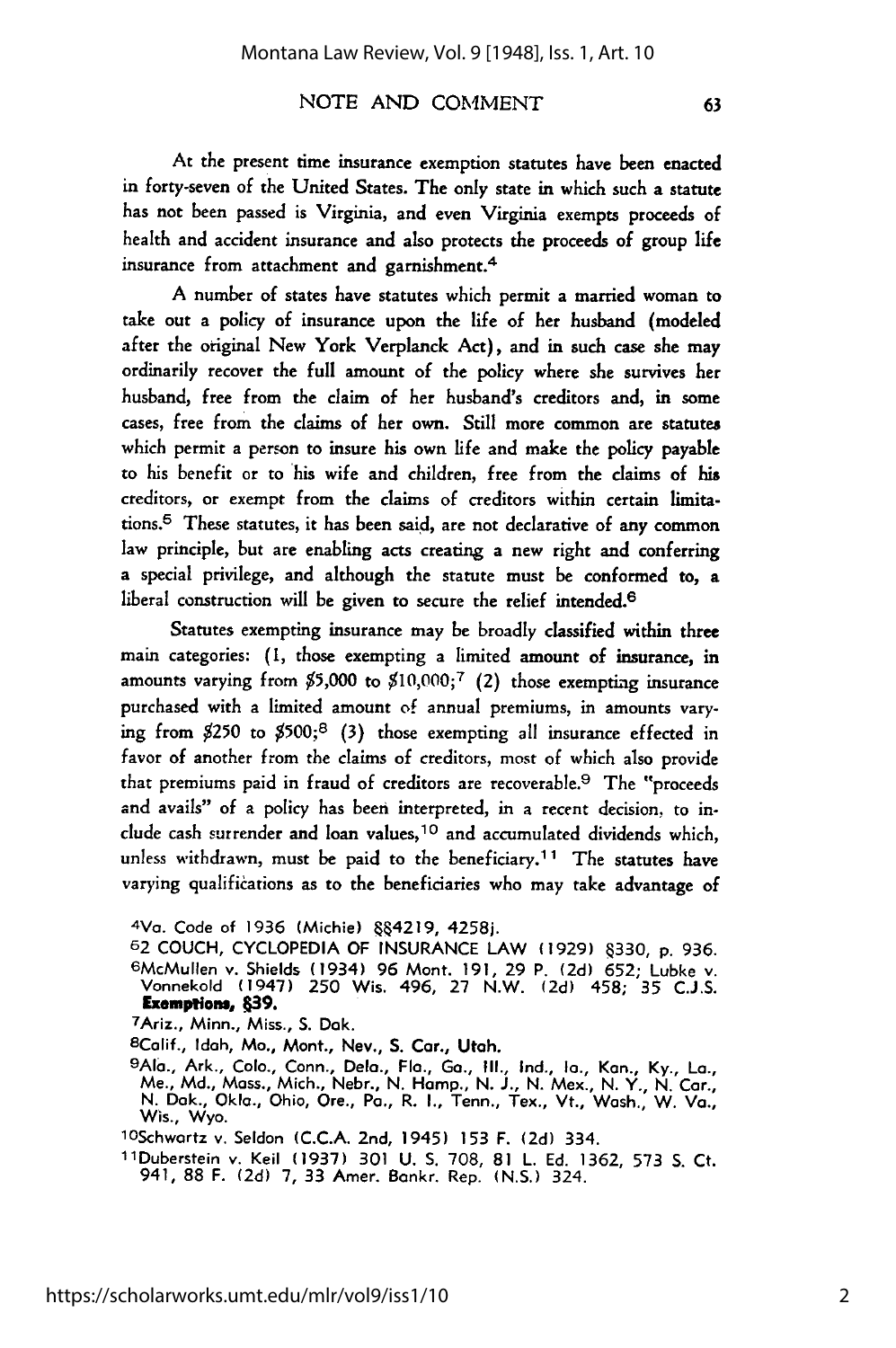64

#### MONTANA LAW REVIEW

the exemption (generally limited to the widow and children and, in some, to dependent relatives). In interpreting the Illinois statute, the court decided that it did not save the proceeds of a policy from garnishment by a holder of judgments rendered on a note executed by the insured and his wife, the beneficiary.<sup>12</sup> Some of the statutes limit the exemption to proceeds of insurance paid by insurance companies domiciled within the state, and a few exempt the proceeds from the claims of creditors of the beneficiary. However, except for such minor variations, the statutes within a given class are comparatively uniform.

There is apparently considerable difference of opinion among the courts as to what constitutes a fraud on the creditors. Generally speaking, the question comes up in one of three ways: **(1)** change of beneficiary after insolvency (usually from the insured or his estate to his wife, children or a dependent relative), (2) insolvent debtor takes out a policy payable to a third person or pays further premiums or **(3)** premiums are paid wholly or in part with embezzled money.

According to Vance, in the absence of a statute to the contrary, it is generally held that a voluntary transfer by the insured when insolvent is to be conclusively presumed to be in fraud of creditors, and will be set aside. Among the cases holding that a change of beneficiary after insolvency is a fraud on creditors, one of the most prominent is *Navasso Guano Co. v. Cockfield.13* In that case, at the point of death, the insured changed the beneficiary of a policy on his life from his personal representative to his brother. The insured was insolvent at the time. In holding this to be a fraudulent conveyance, the court said:

"The insured was chargeable with the results of his action, even if he lacked the intention of defrauding his creditors. The transaction under review was fraudulent as to creditors and must be so adjudged."

In supporting of its position, the court declared this to be the law of England, citing *Stokoe v. Cowan14* and *Freeman v.* Pope.16 The Ndvasso case is not without support, especially from the earlier cases, which readily found a fraudulent conveyance if an insolvent debtor who had built up a policy payable to his own estate should exercise the power reserved under the change of beneficiary clause by making a donee the beneficiary. <sup>16</sup>

<sup>1</sup> 2Roth v. Kaptowsky (1946) 393 **III.** 484, 66 N.E. **(2d)** 664.

**<sup>&#</sup>x27;3(1918) 165** C.C.A. 363, 253 F. 883, **6** A.L.R. **1173.**

**<sup>1429</sup>**Beov. **637,** 54 Eng. Reprint.775. 15L.R. 9 **Eq. 206, 39 L.J.Ch.N.S.** 148, 21 **L.T.N.S. 816.**

<sup>1</sup>6Ateno Bank v. Manhattan Life Co. **(C.C.S.D.N.Y., 1885)** 24 F. **769;** Friedman v. Fennell **(1892)** 94 **Ala. 570, 10** So. 649; Reynolds v. Aetna Life **(1889) 160 N.** Y. **635, 55 N.E. 305;** Gould **v.** Fleitmon **(1919) 188 App.** Div. 759, 176 **N.Y.S. 631.**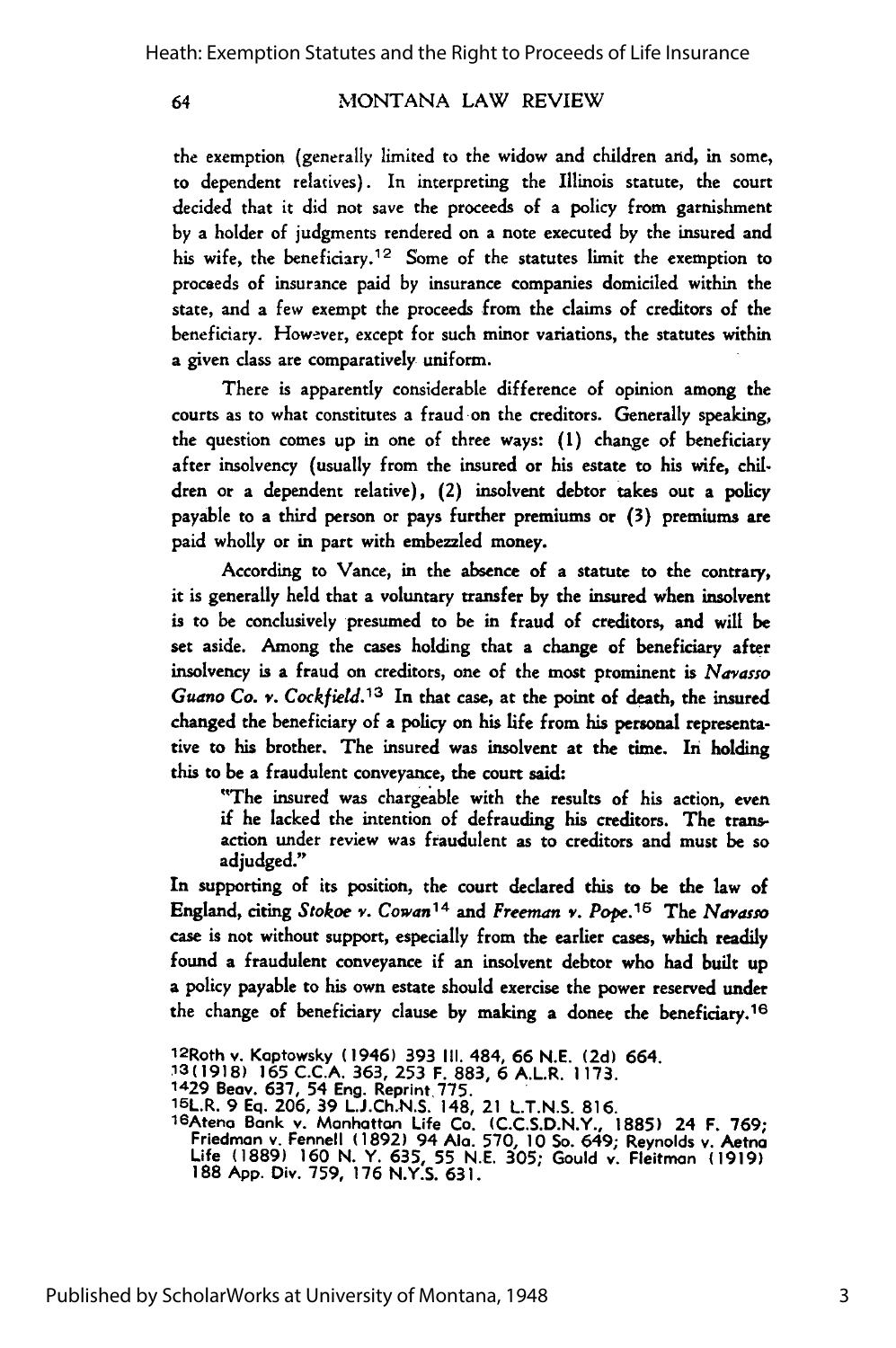A comparatively recent Michigan case held that a change of beneficiary in an insurance policy may be a "conveyance" within the fraudulent conveyance statute to the extent of the cash surrender value,<sup>17</sup> and a federal court held that if a debtor borrows money on a pledge of the policy, leaving himself with an asset in the shape of the surplus value of the policy over the loan, and then gratuitously transfers to his wife the right of redemption under the pledge, it is a fradulent conveyance, provided the policy has a cash surrender value.<sup>18</sup> However, in both cases, the policy had no surrender value, so the creditors could not recover.

Seemingly contra, but distinguishable from the foregoing, are the following cases. In the face of the Uniform Fraudulent Conveyances Act, which had extended the Statute of Elizabeth<sup>19</sup> to any property "liable for any debts of the debtor," the change of beneficiary was said to be not a transfer of "property" when the policy has no cash surrender value, hence not a fraudulent conveyance. 20 In *First Wisconsin National Bank of Milwaukee v. Roehling,2 1* it was held that a change of beneficiary was not such a transfer of property as could be a fraudulent conveyance, except as to the cash surrender value of the policy, in spite of a statute which protects the proceeds of life insurance from creditors "except in cases of transfer with intent to defraud creditors."<sup>22</sup> These results would be proper under the operation of the National Bankruptcy Act, as the trustee in bankruptcy is limited to cash surrender value. However, being state decisions they indicate a tendency in some states to reach the bankruptcy solution.

On the other hand, a directly opposite position has been taken by a number of courts. A North Carolina statute which provides that every life policy "after its issue assigned, transferred, or in any way made payable to a married woman" inures to her separate use and benefit was held controlling so as to make valid the transfer of a policy taken out by a husband, payable to his estate, and later changed by substituting his wife as beneficiary, while he was insolvent, the policy itself having given the insured an option to change the beneficiary.<sup>23</sup> To similar effect are other

2OEquitable Life Assurance Society of **U. S. v.** Hitchcock, supra.

**22Note, Change of Beneficiary of Life Insurance' Policy as a Fraudulent Conveyance, 47 YALE L. J. 128 (1937).** <sup>23</sup> Pearsall v. Bloodworth **(1927) 194 N. Car. 628, 148 S.E. 303.**

<sup>17</sup>Equitable Life Assurance Society of **U. S.** v. Hitchcock **(1935) 270** Mich. **72, 258** N.W. 214, **106** A.L.R. **591;** Note, Fraudulent **Conveyances, 33**

MICH. L. REV. **1108 (1935). <sup>18</sup> Union** Central v. Flicker **(C.C.A.** 9th, **1939) 101** F. **(2d) 857. 1913 Eliz. c. 5 (1571).**

<sup>21(1936)</sup> **269** N.W. **677.**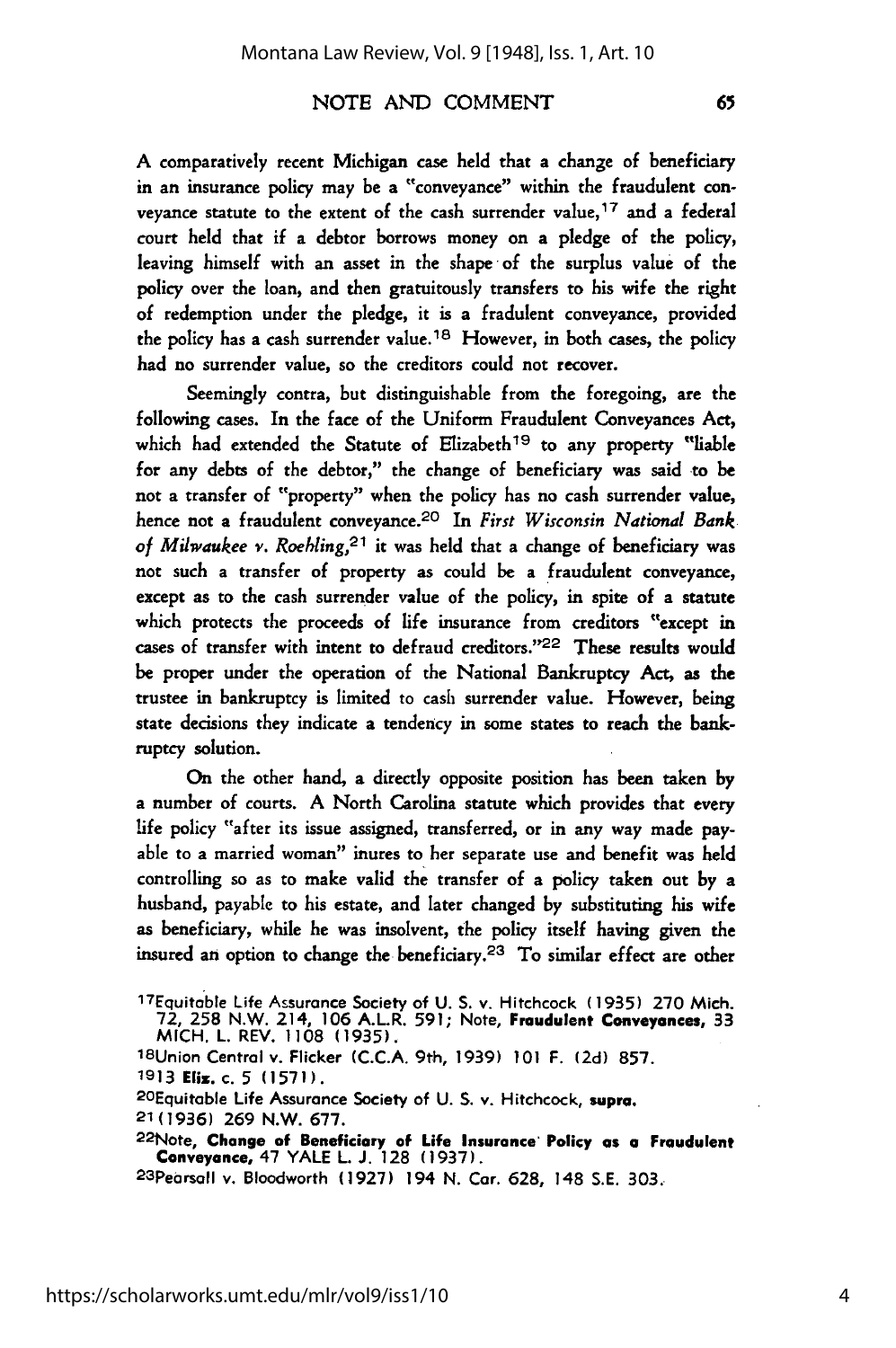66

# MONTANA LAW REVIEW

cases. 24 The Indiana court said, in *State v. Tomlinson,26* that a transfer of a policy to one having an interest in the life of the insured will not be regarded as in fraud of creditors unless an actual fraudulent intent is proved. On this same theory, when at the time of assignment the policy had no pecuniary value available to creditors, the assignment to a wife was held valid.<sup>26</sup> These decisions reflect the movement in recent years to protect the debtor's family, even at the expense of creditors. However, the majority of courts now, and probably the better view, will not require an actual fraudulent intent to be shown, even in states in which the Uniform Fraudulent Conveyances Act has not been adopted.

There is also considerable controversy as to whether the circumstances of an insolvent debtor taking out a policy payable to a third person or paying further premiums while insolvent is a fraud on creditors. An early and influential case was *Central National Bank* v. *Hume.27* In this case, the Supreme Court refused to allow the creditor to recover either the proceeds of the policy or the premiums paid while the deceased was insolvent unless fraudulent intent of both parties to the transaction should be made out, on the theory that a debtor should be reasonably allowed to protect his family from destitutiou after his death.28 The decision has a substantial following among the later cases. Vance and Couch agree that it is supported by the weight of authority, although a note in *21 Michigan Law Review* 937 says that it is not followed by the majority of the cases in the United States. The decisions for and against it will be considered at greater length in a later part of the article, but in point are two recent cases in which it was held that mere payment of premiums by the bankrupt on a life insurance policy designating his wife beneficiary during a four-year period in which he was insolvent was not sufficient to constitute a. fraud on creditors within the meaning of the exemption statute as to "premiums paid in fraud of creditors,"29 and to the same effect is *Re Berman.30*

2 4 Cole **v.** Morple **(1881)** 98 **III. 58, 38** Am. Rep. **83;** Pulsifer **v.** Hussey **(1903) 97** Me. 434, 54 A. 1076; Bailey v. Wood (1909) 202 Mass. 562, 89 N.E. 149; Borg v. McCroskery **(1936)** 120 N.J.Eq. 80, 184 A. 187; Lytle v. Baldinger **(1911)** 84 Ohio St. **1,** 95 N.E. 389; White v. Pacific Mutual Life Insurance Co.' (1928) 150 Va. 849, 143 S.E. 340. **25(1897) 16** Ind. App. 662, 45 N.E. 1116. <sup>26</sup> Provident Life and Trust Co. v. Fidelity Insurance Co. **(1902) .203** Pa.

82, 52 A. 34.

27(1888) 128 U. S. 195, 32 L. Ed. 370, 9 **S.** Ct. 41, 88 Am. Dec. 530. <sup>2</sup> <sup>8</sup> 1sodore H. Cohen, **Creditors' Rights to Insurance Proceeds as Determined by Premium** Payments, 40 COLUM. L. REV. 975 (1940). <sup>29</sup> Doethloff v. Penn Mutual Life Insurance Co. (C.C.A. 6th, 1941) **117** F.

(2d) 582, 45 Am. Bankr. Rep. (N.S.) 435, (writ of certiorari denied in Gardner v. Doethloff (1941) 313 U. S. 579, 85 L. Ed. 1536, 61 **S.** Ct.

**1100).** 30(D.C.N.Y. 1940) 31 F. Supp. 926, 46 Am. Bankr. Rep. (N.S.) 407.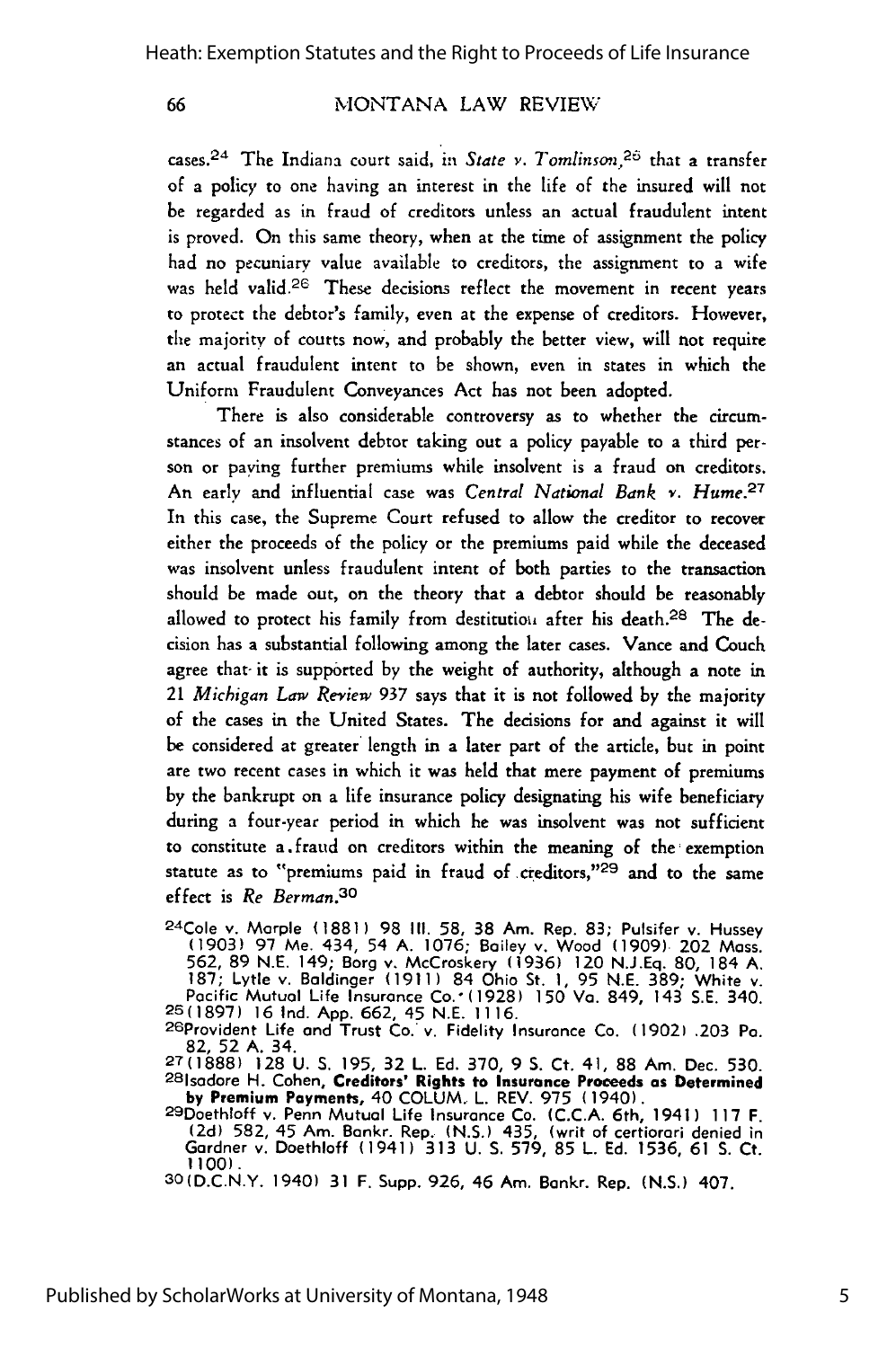There is more nearly unanimity of opinion as to disposition of the proceeds when the premiums were paid wholly or in part with embezzled money, the courts generally agreeing that the money can be followed into the hands of the beneficiary, the main question being simply the amount that can be recovered. However, even in this situation, the burden is on the defrauded person to trace his funds into premiums before he can claim any interest in the proceeds.  $31$  The Georgia court is largely unsupported in its. interpretation of the exemption statute in *Bennett* **v.** *Rosbrough*<sup>32</sup> as permitting the widow to retain all the proceeds although the premiums were paid during insolvency and from money apparently stolen from the plaintiffs. The Oregon court, on the other hand, has expressly declared that the statute does not apply to insurance taken out by the insured with funds of another to which he was not entitled.<sup>33</sup>

A number of different solutions have been adopted for determining the rights of the creditor in the proceeds of insurance where the beneficiary was changed or the insurance was purchased while the insured was insolvent **(by** those courts which consider this a fraud on creditors), and their rights in insurance in excess of the statutory exemption. The early courts, in the absence of statute, generally held that an assignment or change of beneficiary, depriving the insured's creditor of an asset, was a fraudulent conveyance without more  $\text{ado},^{34}$  and the creditors were thereby entitled to claim the whole policy as a "trust fund." 35 The constructive trust theory was also applied in the *Fidelity Trust Co. v. Union National Bank of Pittsburgh* case.36 Among other cases holding that under such circumstances the creditors shall receive the entire proceeds are *Gould v. Fleitman and Navasso Guano Company, supra.* However the courts gradually became dissatisfied with this result and sought to protect the insured's dependents. A definite break was made in deciding *Central National Bank v. Hume, supra.* In that case the United States Supreme Court applied what they considered a sound rule of public policy. This rule validated the transaction of a debtor taking out life insurance upon his own life unless fraud of both parties to the transaction was made out. This amounted to a plain graft upon the body of the law, but it responded to a sentiment which proceeded to definite effect in statutory

67

<sup>31</sup>Bromley v. Cleveland Ry. Co. (1899) 103 Wis. 562, 79 N.W. 741<br>32(1923) 155 Ga. 265, 116 S.E. 788, 26 A.L.R. 1397.<br>33Jansen v. Tyler (1935) 151 Ore. 268, 27 P. (2d) 969.<br>34Aetna National Bank v. Manhattan Life Insurance C

Coffey, Reynolds v. Aetna Life Insurance Co., all **supra.**<br>35Note, **Creditors' Rights in Exempt Proceeds of Life Insurance Purchased<br>During Insolvency, 25 VA. L. REV. 588 (1939).<br>36(1933) 313 Pa. 467. 169 A. 209.**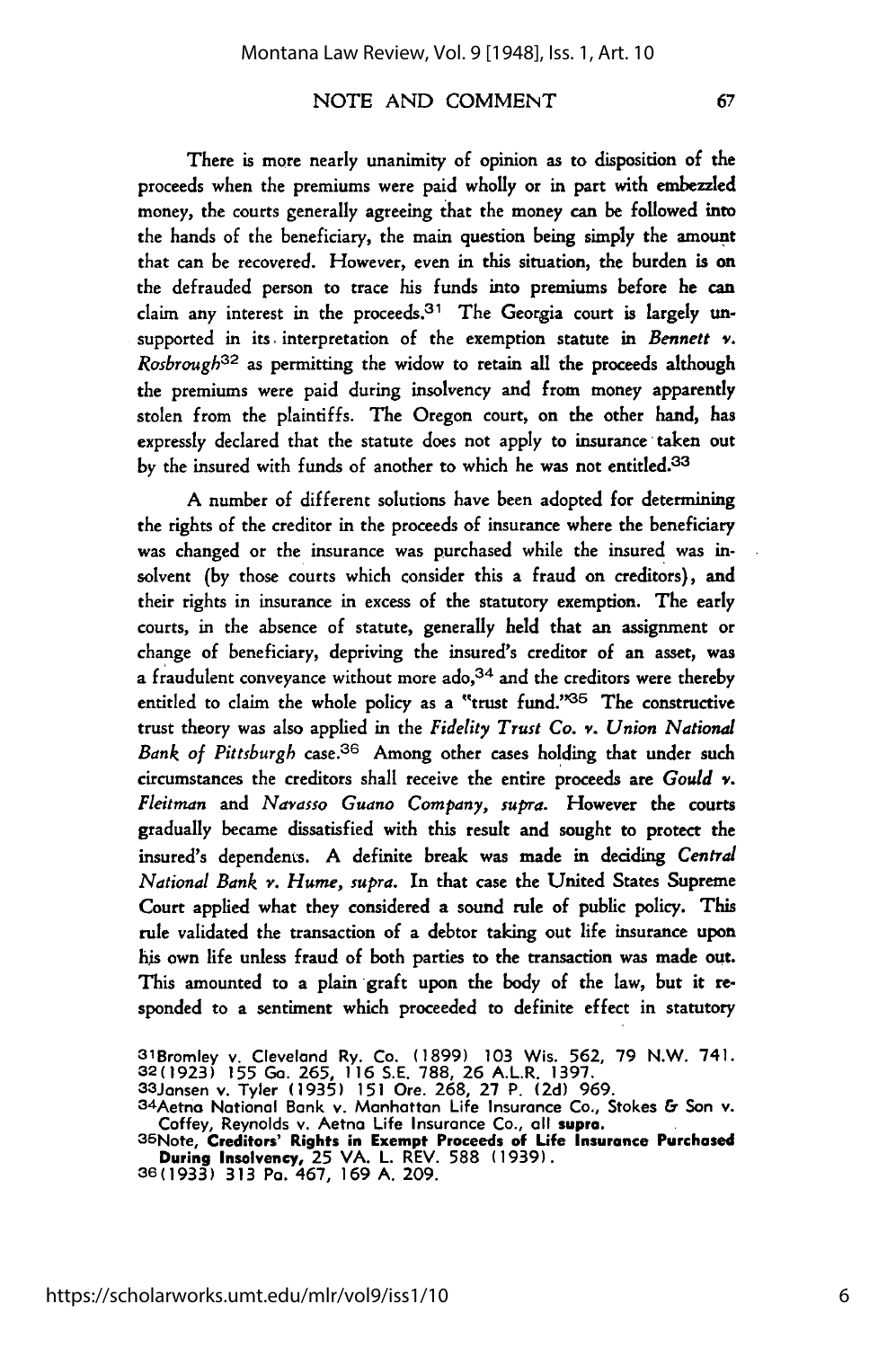68

#### MONTANA LAW REVIEW

expression.<sup>37</sup> In the *Hume* case, Chief Justice Fuller expressed the attitude of the court in the following words:

"This argument in the interest of creditors concedes that the debtor may rightfully preserve his family from suffering and want. It seems to us that the same public policy which justifies this, and recognizes the support of wife and children as a positive obligation in law as well as morals, should be extended to protect them from destitution after the debtor's death, by permitting him . . . to devote a moderate portion of his earnings to keep on foot a security for support already, or which could thereby be lawfully obtained, at least to the extent of requiring that, under such circumstances, the fraudulent intent of both parties to the transaction should be made out."

This decision has been sharply criticized, among others, by Williston, who says that by the common law an insolvent debtor could not convey his property to a volunteer so as to free it from the claims of creditors, and if exceptions are to be made they should be created by statute. However, despite criticism, it has been followed by many courts, 38 and is said by some to represent the majority view--that the insured, though insolvent, may devote a reasonable part of his income to the purchase of life insurance for the benefit of his family, and that in the absence of proof of fraudulent intent of both parties, the beneficiaries may retain the entire proceeds of such insurance.<sup>39</sup>

When the creditors are entitled to a share of the proceeds, a great many of the courts allow them only the amount of premiums fraudulently paid, with interest.<sup>40</sup> This has been approved by text-writers, too, as probably the best rule inasmuch as it fully reimburses the debtor's estate and at the same time protects his dependents against want. The rule has found expression in the statutes of many of the states, which specifically provide that the creditor shall receive the amount of such premiums.<sup>41</sup> A late New York decision, in an action to set aside, as fraudu-

3 8 Johnson v. Alexander **(1890) 125 Ind. 575, 25 N.E. 706;** Ross v. Minnesota Mutual Life Insurance Co. **(1923)** 154 Minn. **186, 91** N.W. 428, **31** A.L.R. 46; Irving Bank v. Henrietta P. Alexander (1924) **280** Pa. 466, 124 AtI. 634, 34 A.L.R. 834.

**3935 C.J.S., Exemptions, 39.**

4OHendrie Manufacturing Co. v. Platt **(1899) 13 Colo. App. 15, 56** P. 209; Cole v.- Marple, **supra;** Tolman v. Crowell (1934) **288** Mass. **385, 193 N.E. 60.**

<sup>4</sup> lAIn., Ark., Colo., Conn., Dela., **Go., Ill., Ky.,** Me., Moss., Mich., **N.** Hamp., **N.** Y., **N.** Car., Ohio, Ore., Wash,, W. Va., Wis., **Wyo.**

**<sup>37</sup>GLENN, FRAUDULENT CONVEYANCES AND** PREFERENCES (Rev. ed. 1940) **.177a, p. 322.**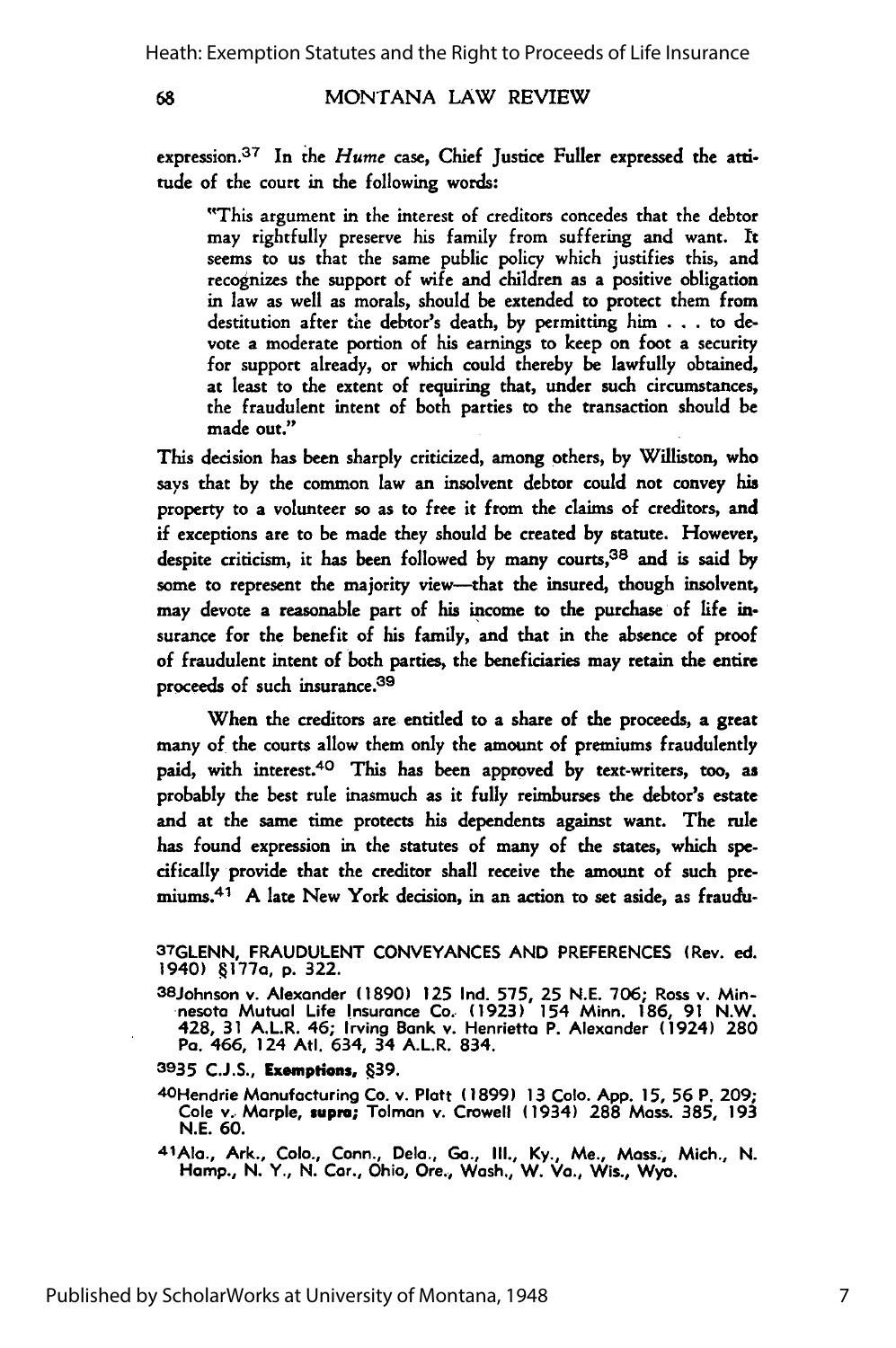lent, a designation of beneficiaries, held that plaintiff could not succeed except on a showing of intent to defraud creditors, and any recovery would be the amount of premiums paid with actual intent to defraud creditors, with interest, since under the statute an action based on constructive fraud may not be maintained. 42 This theory has a substantial following, and has also been said to represent the weight of authority.43

Another rule which has been advanced is that the creditors are entitled to the cash surrender value of the policy at the time of the transfer, on the theory that an insolvent debtor cannot make a fraudulent conveyance of that which did not exist during his lifetime. **A** leading case which supports this proposition is *Equitable Life Assurance Society of U. S. v. Hitchcock, supra.* The court there held that a creditor's right of recovery should be limited to the cash surrender value of a policy fraudulently transferred rather than the face amount of the policy paid the beneficiary, relying upon the statute as indicating a general policy to protect from the claims of creditors insurance taken out for the benefit of an insured's wife and children, even though it does not expressly exempt the proceeds of a policy originally payable to the estate of the insured and later transferred. (Note: the Michigan statute was later amended to provide that such a transfer is prima facie evidence of an intent to defraud creditors if a debt existed at the time.) A similar approach has been taken by other courts.<sup>44</sup> There is some authority for allowing the creditor the amount of insurance purchased with the excess premiums, but this theory has not been very well received.

The question has arisen as to whether state exemption statutes create an exemption within the meaning of Section **6** of the Bankruptcy Act, declaring that the act shall not affect the allowance to bankrupts of the exemptions prescribed by state laws in force at the time of filing the petition. 46 According to the prevailing view, such a state law creates an exemption in favor of the insured within the meaning of the Bankruptcy Act, so that the cash-surrender value does not pass to the trustee.<sup>48</sup> The beneficiary may thus look to the exemption statutes of his state to resist

42Levine v. Grey (1947) **271 App.** Div. **891, 67 N.Y.S. (2d) 87, 271 App.** Div. **928, 68** N.Y.S. **(2d)** 430.

43106 A.L.R. 600.

<sup>44</sup>Davis v. Cramer **(1918) 133** Ark. 224, 202 S.W. **239;** Mahood v. **May**nard **(1935)** 114 W. Va. **385, 171 S.E.** 884.

<sup>4</sup> 5BANKRUPTCY **ACT** OF **1898, AS AMENDED,** 46, **11 U.S.C.A.** .24.

**46Re** Messinger **(C.C.A. 2d, 1928) 29** F. **(2d) 158;** Re Pinals **(1930; D. C.) 38** F. **(2d) 117.**